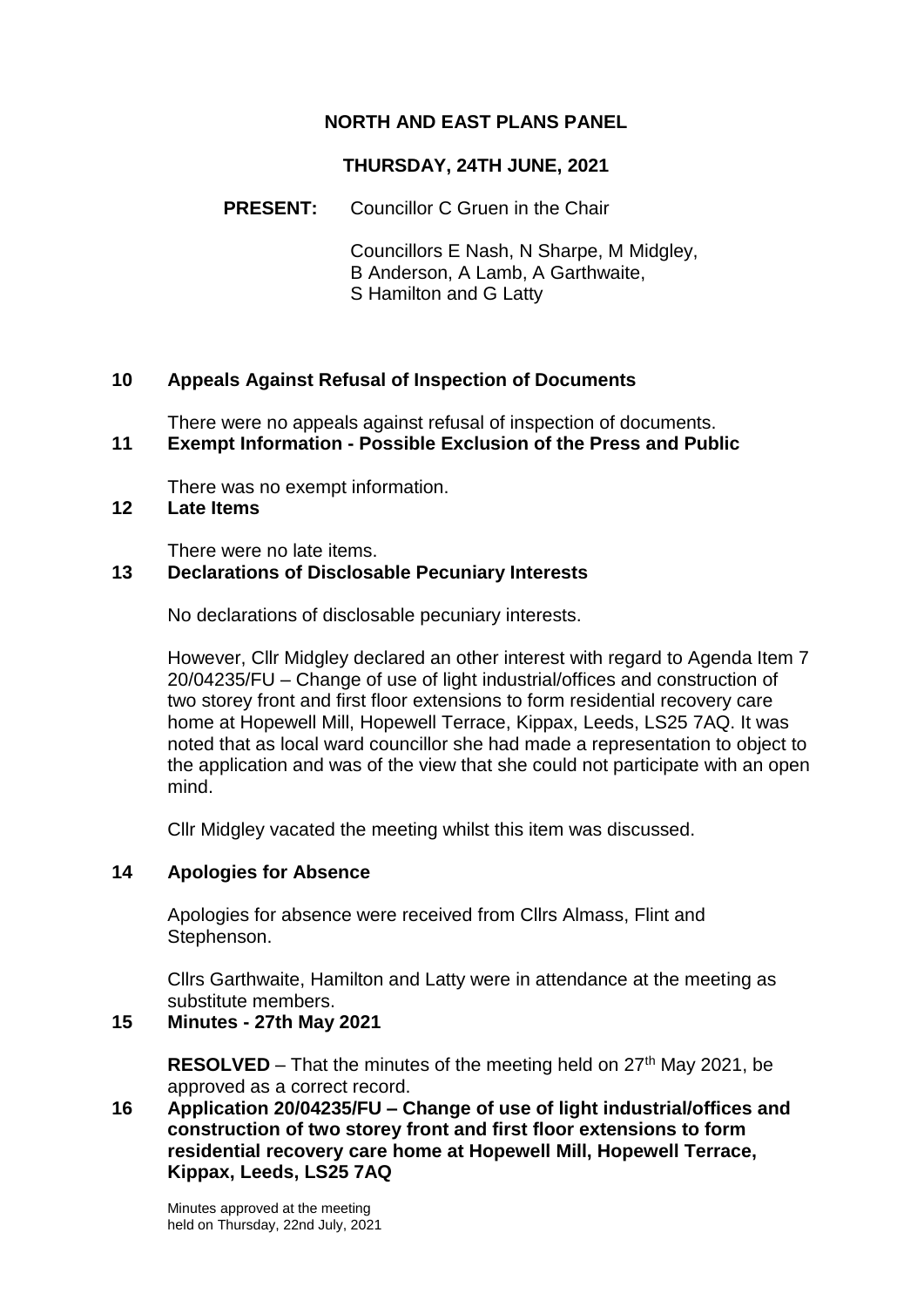The report of the Chief Planning Officer presented an application for the change of use of light industrial /offices and construction of a two storey front and first floor extensions to form residential recovery care home at Hopewell Mill, Hopewell Terrace, Kippax, Leeds, LS25 7AQ.

Slides and photographs were shown throughout discussions.

Members were informed of the following points:

- Maps were shown which set out local landmarks near to the application site. The landmarks included a Methodist Church, St Mary's Church and a school. The application site is in a cul-de-sac and is the only commercial development with the rest of the cul-de-sac used for residential purposes.
- It was noted that the whole of the site was within the ownership of the applicant.
- Timber fencing is the current boundary treatment to the frontage.
- The gable end of the property is blank except for one window which overlooks the garden of no 17 Hopewell Terrace. It was noted that this would be used as a landing. No 21 Hopewell Terrace has an extension which adjoins the commercial property.
- The proposal was for a range of single and two storey buildings. It would have parking for 6 vehicles and a disabled bay. There is to be a small outside terraced area for the use of residents. The floor plans showed communal rooms which included dining, lounge, meeting rooms and office space. Bedrooms all have en-suite facilities with at least one window for natural light and ventilation, a lift serves all floors. It was noted that all rooms were of an adequate size.
- The plans showed a dormer in the roof space.
- The new extension would have bi-fold doors, existing archways were to be reinstated. Materials would be of redbrick with rendering in contemporary design.
- Representations had been received from all three local ward councillors and from residents within the cul-de-sac and the wider village, plus two from outside the immediate area.
- Two letters of support had been received, including one from the Parish Council.

Members noted the following updates:

- One additional representation had been received from a local resident who raised similar objections to those already received and included within the report. These were in relation to:
	- o Alcohol can be bought nearby
	- o School is nearby
	- o It would better used as a youth centre
	- $\circ$  There have been issues with the nearby alleyway
	- o Car parking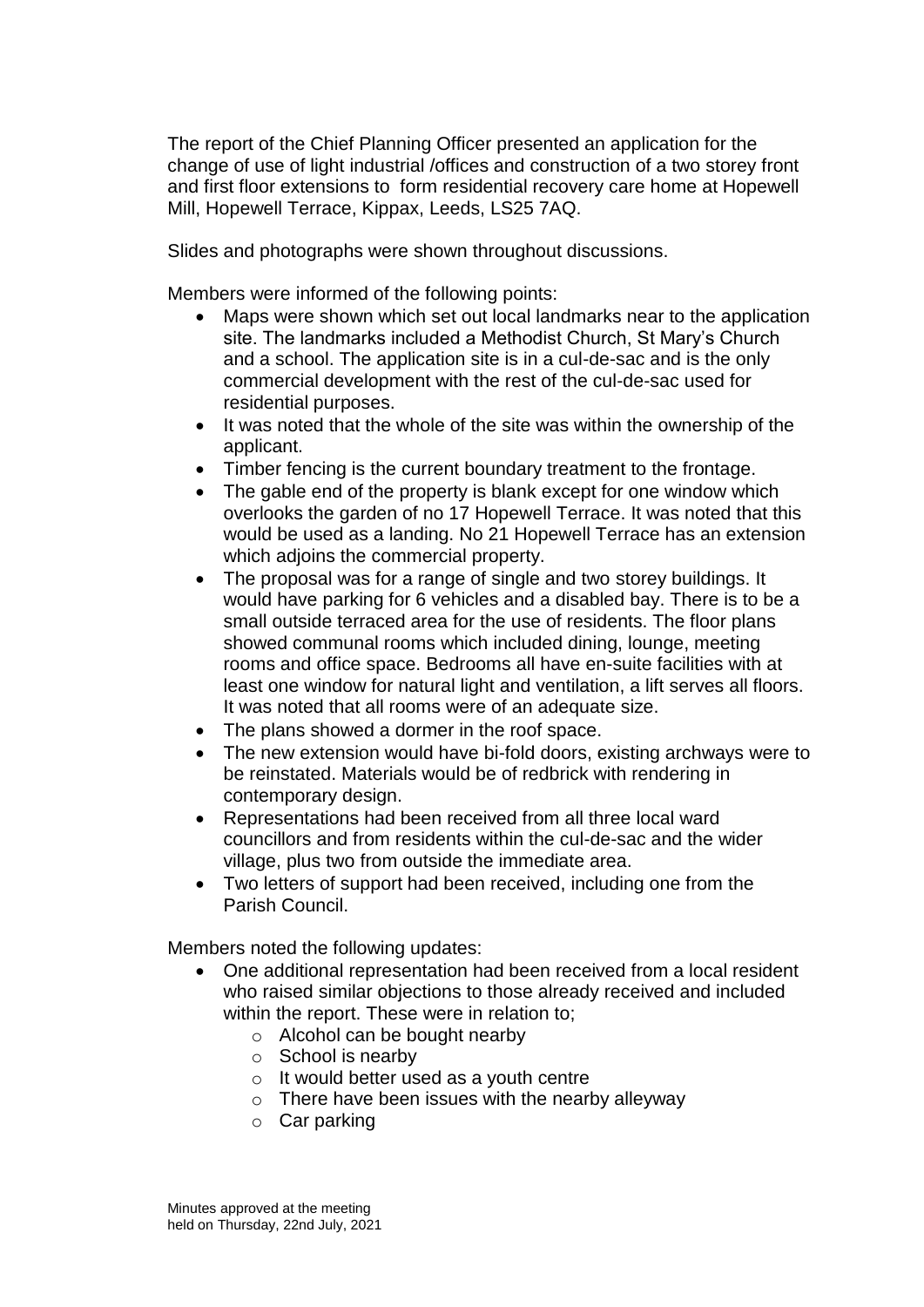- It was noted that an additional condition is to be added requiring the applicant to submit a parking management plan for approval by the Council.
- This would be a 16 bed C2 use, with a previous application for a care home in 2017 having been granted approval. It was noted that the nature of the occupancy for this application was different, but the use class remains as previously approved.

Members discussions included the following:

- Previous granted approval and planning history of the site.
- Parking and safe access and egress of the site.
- Amenity space for future residents of the facility.
- Concerns raised by objectors, including highway safety, overlooking, impact of construction traffic, impact on local area and the potential for anti-social behaviour arising.
- Sustainability of the proposed facility.

Responding to Members' questions, officers and the applicant Mr Fearnley provided the following information:

- The previously-approved permission related to an application for a care home for the elderly. The current proposal was for a residential recovery care home. It was noted that for the purposes of planning the two uses fall into the same category of use. Therefore, if the 2017 planning permission was implemented, the resultant development could also be occupied as a recovery care home.
- It was also recognised that no material changes to the site or its contextual circumstances were to be made, but that the application proposal in this instance did involve the addition of a second floor served by a dormer window compared to the previously-approved permission.
- The parking spaces would be used mainly by staff who would be on a 24 hour rotation. The facility would have a non-visitor policy, however, family members may collect loved ones on a Sunday to take them out for the day, with them returning to the facility at the end of the day.
- It was recognised that the cul-de-sac did narrow and that there was only one access gate, but that this reflects the existing topography and previous history of the site. The proposal is seeking to make the best use of the land available and that is within the applicant's ownership, taking these factors into account.
- The architect who was in attendance at the meeting said that a pedestrian access point could be included, to provide a separate ingress/egress point for vehicles and pedestrians.
- There was no evidence to link this type of facility to anti-social behaviour or crime.
- Mr Fearnley explained that he was recovering from alcohol dependency and that was his reason for the change of use with this application (as opposed to the previously-approved 2017 permission) to a recovery care facility from elderly care home. When trying to find a facility for himself it had been difficult.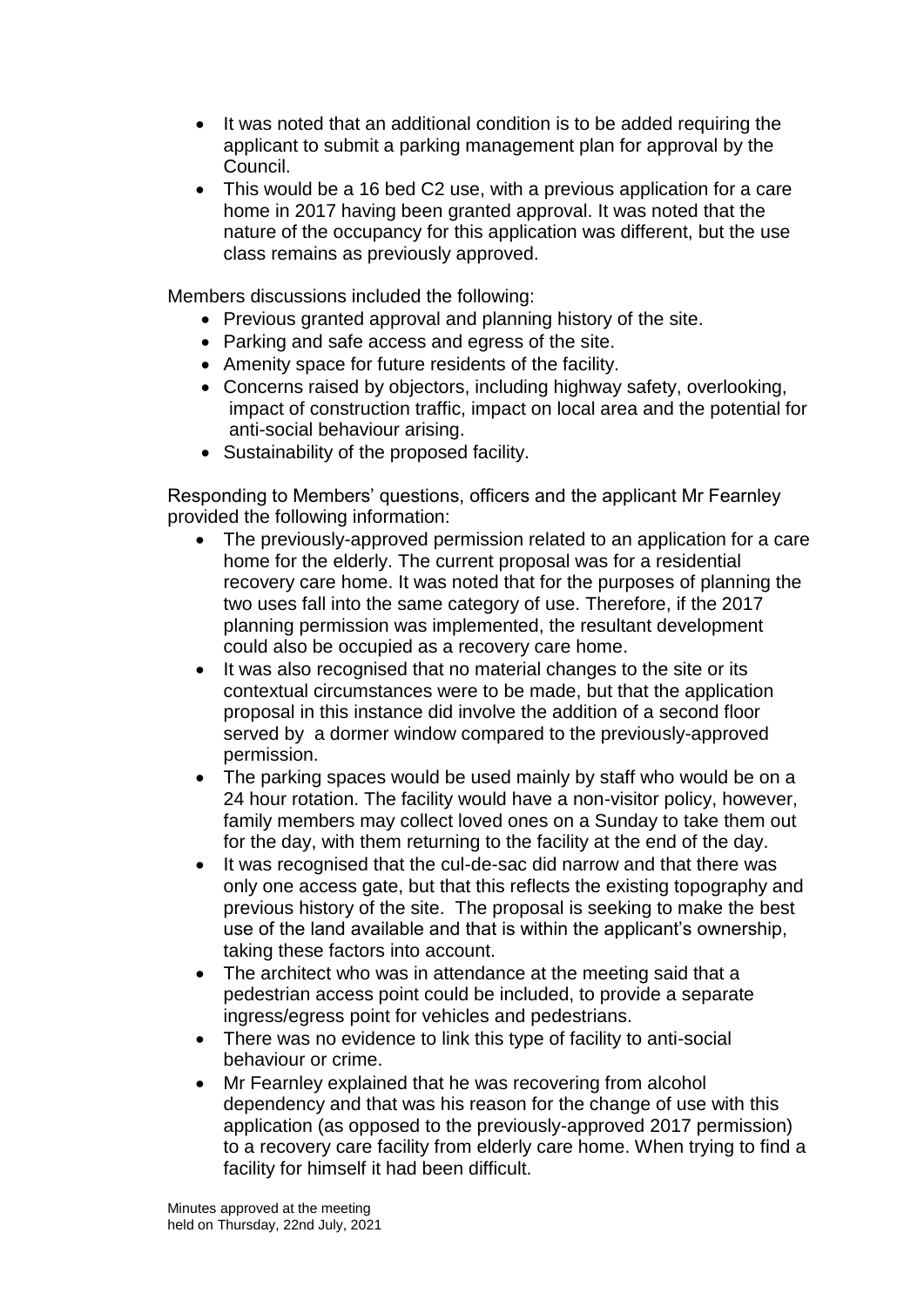- Mr Fearnley provided an explanation for Members of how this type of facility operates. He advised the Panel that many residents in this type of facility did not often use outside space but preferred to stay either in their rooms or use the centre intervention space. The facility would be staffed 24 hours on a rotational basis. Residents would only leave the facility on organised walks or for visits (usually once per week) to their family. It was difficult to say how long a person would stay at the facility as it was based on an individual's recovery process. Anyone who was found to be in drink or walked out of the facility (separate from the planned-for 'exit' opportunities) would be asked to leave and could not return.
- Mr Fearnley said that he had researched the financial sustainability of this type of facility and it was a viable development. It was acknowledged that during the pandemic there had been an increase in people becoming alcohol dependant and so seeking this type of facility.
- It was acknowledged that there had been concern raised in relation to increased anti-social behaviour in an alleyway. However, the alleyway was not near the proposed facility. The facility would have CCTV and lighting for security purposes.
- In relation to access for construction vehicles a condition had been put in place. Access would be between 8:00am and 5:00pm with half day on Saturday. Mr Fearnley advised that any materials would be delivered directly to the site and stored there.
- This application does not fall within major development category therefore, it is not required to comply with EN Policy. However, the proposal does involve the re-use of an historic building and it is proposed that it would be energy efficient.
- Mr Fearnley advised that he is an electrical mechanical contractor and any environmental efficiencies would be considered.
- Deliveries to the site would be limited, as there is the ability to combine deliveries of materials using the electrical contractor business premises as a base and so reduce the need for multiple deliveries from individual suppliers. Construction hours will correspondingly be limited and the applicant will be expected to submit and adhere to an approved Construction Management Plan. Draft conditions no. 6 and no. 7 are proposed to deal with this.
- Outside amenity space would be large enough to seat all 16 residents should the need arise.

Members comments included:

- No issues with this type of facility in other areas of the city, it was recognised that this type of facility provided good results for its residents.
- Residents concerns were acknowledged in relation to parking issues but noted the additional condition proposed in relation to parking management (including limiting to staff-only parking and ensuring no on-street parking in the vicinity).
- Of the view that amenity space was small, but acknowledged that there may be limited requirement for this from residents and there was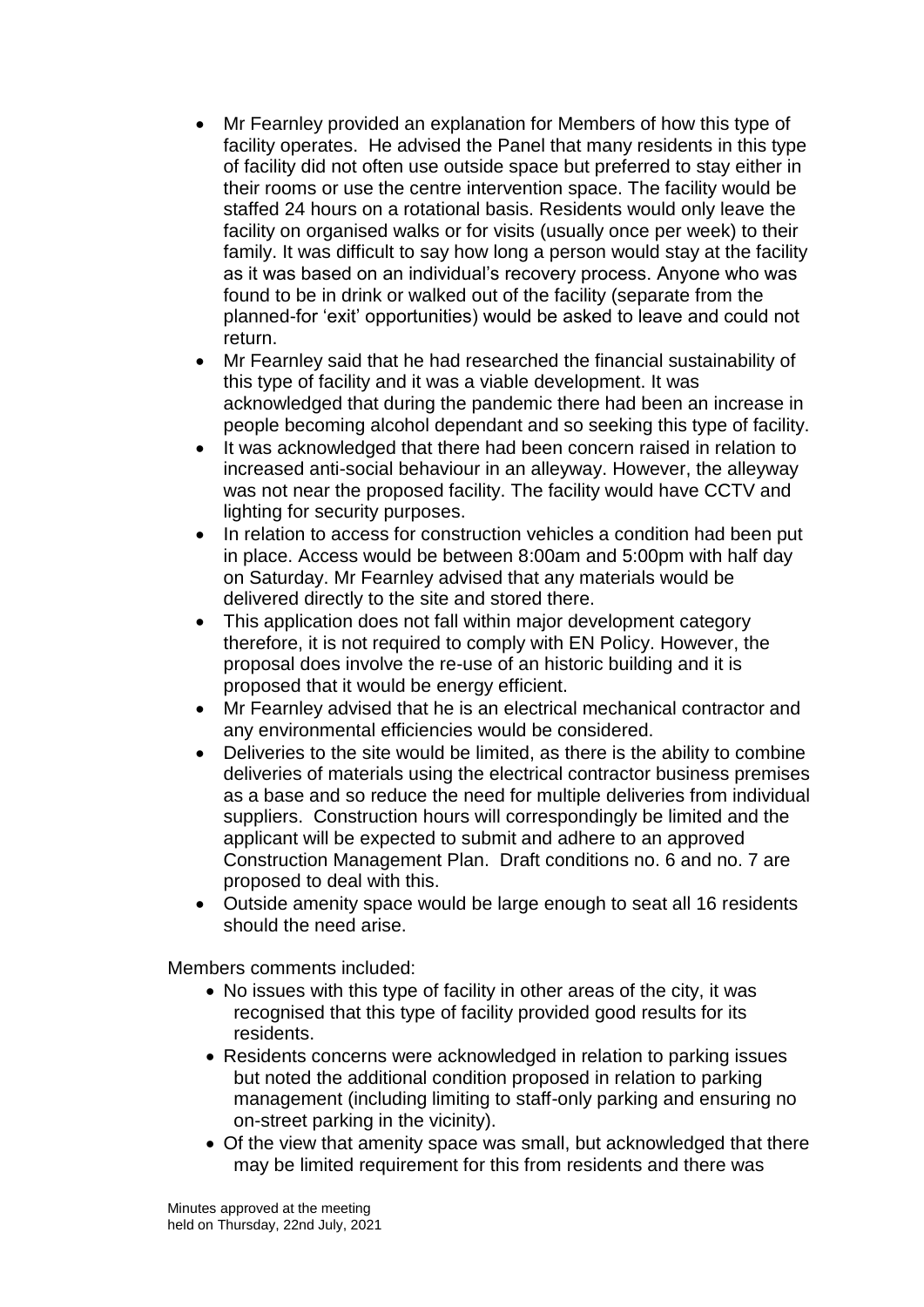some access to nearby outdoor / public amenity spaces on an arranged basis.

 Concerns remained regarding the 'tight' access way, but with the opinion that the separate access offered by the applicant / architect was required to reduce conflict between vehicles and pedestrians.

**RESOLVED -** To grant approval as set out in the submitted report with additional conditions:

- a) Control parking provision with the submission and approval of a parking management plan (including consideration of arrangements for staff-only parking and to ensure no on-street parking in the vicinity as far as reasonably possible)
- b) Separate pedestrian access to be provided to reduce conflict between vehicles and pedestrians

#### **17 21/03414/FU - Replacement of existing conservatory with single storey rear extension at No. 45 Plane Tree Croft, Alwoodley, Leeds, LS17 8UQ**

Cllr Midgley return to the meeting at 14:40 for the consideration of agenda item 8.

The report of the Chief Planning Officer set out an application for replacement of existing conservatory with single storey rear extension at No. 45 Plane Tree Croft, Alwoodley, Leeds, LS17 8UQ

Slides and photographs were shown throughout the presentation.

Members were advised that this application had been brought to Plans Panel due to the applicants being employed within the Development Management Team at Leeds City Council. The Council's Officer Delegation Scheme (Council (non-executive) functions) sets out that where this is the case an application cannot be determined by the Chief Planning Officer under delegated powers.

The Panel were informed of the following points:

- This is a semi-detached house with an existing conservatory. The application requested the replacement of the existing conservatory with a rear single storey extension, with a parapet roof and slight mono-pitch lean to roof to allow for maintenance of the roof.
- The proposed single storey extension would project 3 metres from the original rear wall of the property, which is the same as the conservatory it would replace. The width will be 3.5 metres and the overall height would be 3.6 metres to the top of the mono-pitch lean to roof and 3.5 metres to the top of the parapet wall. This would be a reduction in height of 0.3 metres compared with the existing conservatory.
- The proposed single storey rear extension would be set 0.2 metres away from the common boundary with No. 47 Plane Tree Croft and would have a distance of 4.1 metres to the common boundary with No. 43 Plane Tree Croft.